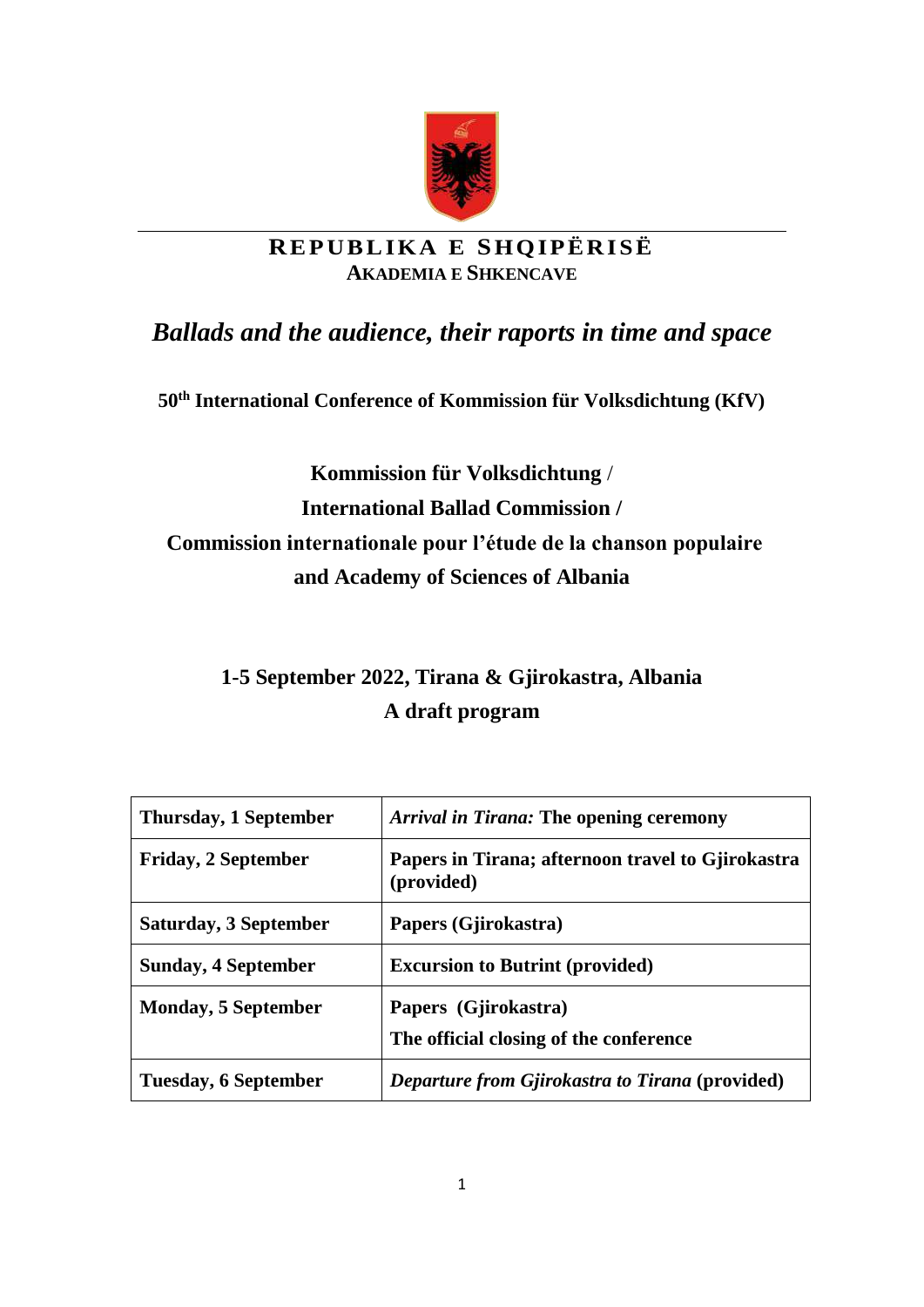# **Thursday, 1 September (Tirana) Academy of Science** *The opening ceremony "Aleks Buda" Hall*

**17.30-18.00 - Registration**

**18.00 - Opening remarks by the President of the Academy of Sciences of the Republic of Albania academicien Skënder Gjinushi**

**18.30 - Opening speech by the President of KfV, Marjetka Golež Kaučič**

**19.00 - A brief presentation of the contribution of Albanian folklorists and balladists in local, regional and international contexts (by coordinators of KfV in Albania and Kosova Olimbi Velaj and Arbnora Dushi)**

**19.30-A brief presentation for the** *Albanian folk songs* **as a cultural event that has left a mark on the preservation of Albanian cultural heritage and deserves entry into UNESCO ( by acad. Vasil S. Tole)**

**- Dinner in a traditional capital city restaurant.**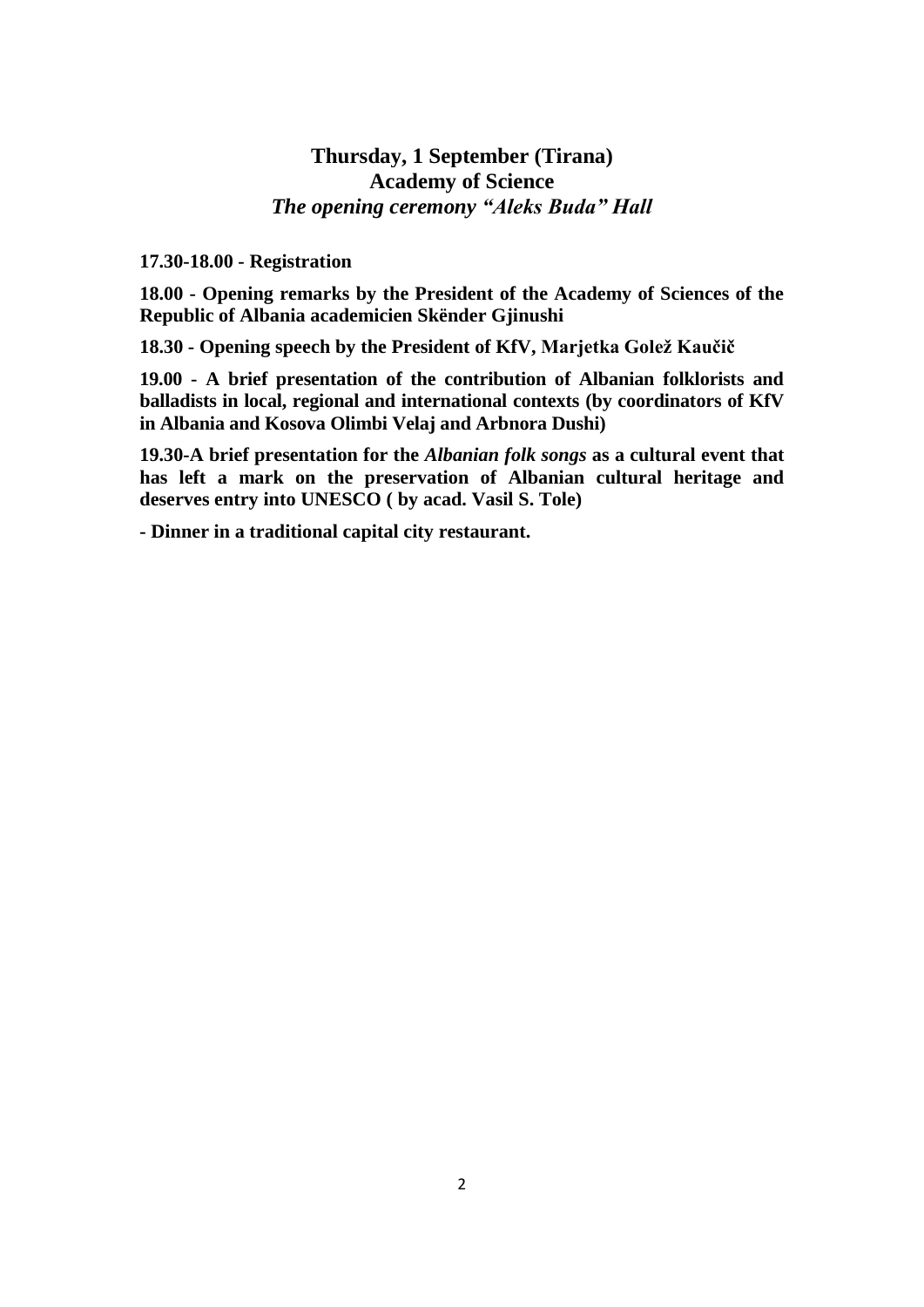### **Friday, 2 September (Tirana)**

## **9.00-11.00: Parallel sessions Session I,** *Aleks Buda* **Hall Moderators: Eno Koço, Taive Särg**

**9.30-10.00 Taive Särg The Estonian Folklore Archives of the Estonian Literary Museum**

*Communication between singers and audience in folk music concerts*

**10.00-10.30 Varsa Liutkutė-Zakarienė Head of Archive of Musical Folklore under LMTA Science Centre, Vilnius, Lithuania**

*Relationship between the members of urban folk ensembles and rural folklore performers in concert programs and festivals*

**10.30-11.00 Ian Russell Former Director of the Elphinstone Institute at the University of Aberdeen**

*The Role of the Micro-Festival in Sustaining Traditional Singing in the UK and Ireland*

**11.00-11.30 Eno Koço Academy of Science of Albania**

*Albanian Urban Song, Audience and Critical Notices in the First Half of the 20th Century*

> **9.00-11.00: Parallel sessions Session II,** *Akademikët* **Hall Moderators: Francesco Altimari, Shaban Sinani**

**9.30-10.00 Acad. Matteo Mandalà University of Palermo, Italy**

*The kalimera of Lazzarus: Sicel-arbëreshë textual variants*

**10.00-10.30 Arben Prendi and Valbona Karakaçi University of Shkodra** *Luigj Gurakuqi*

*The moral and customary world in Albanian oral ballads*

**10.30-11.00 Acad. Francesco Altimari University of Calabria, Italy**

*On traditional Arbëreshë ballads: a review through the analysis of their textual and ritual transmission techniques*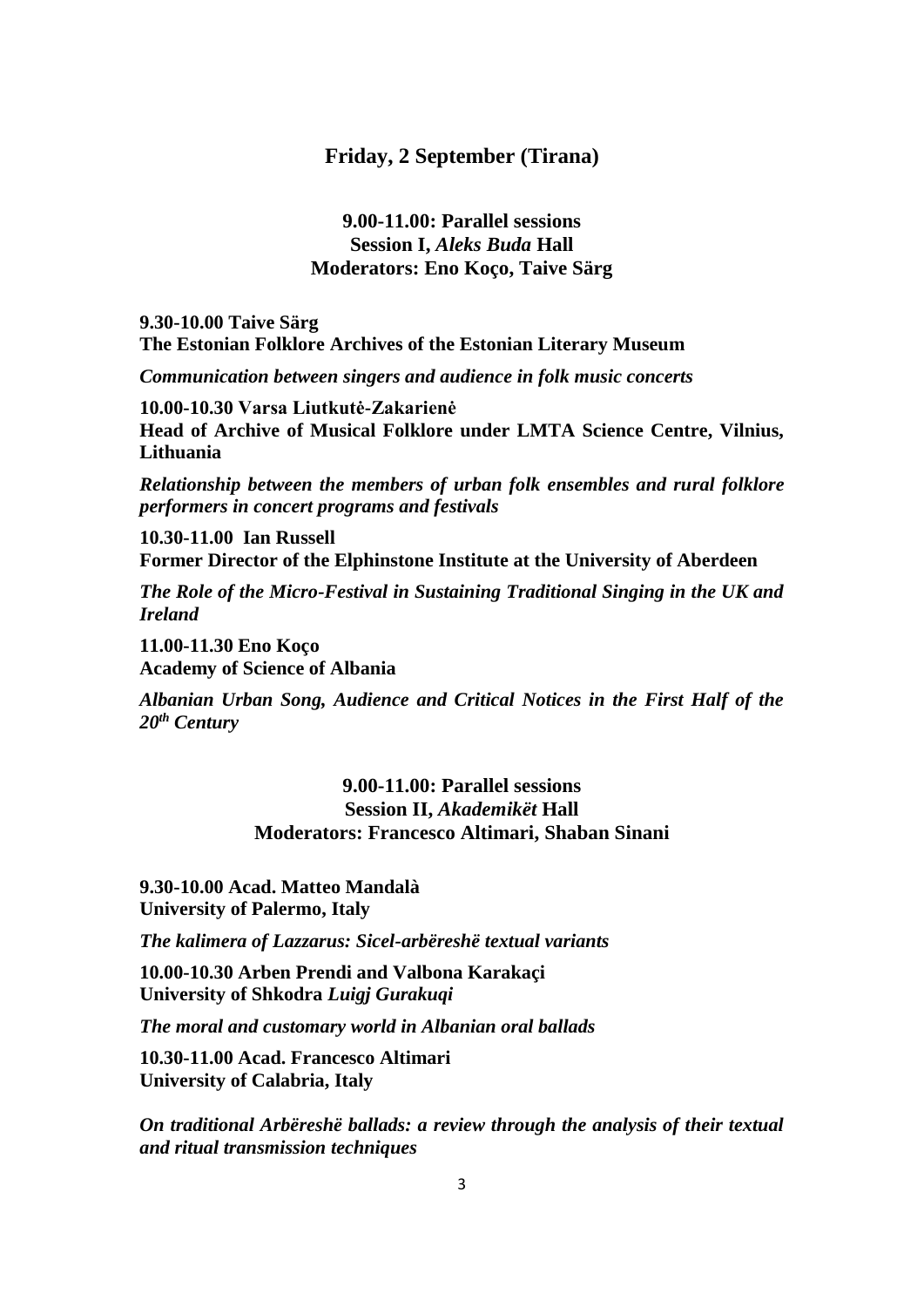## **11.00-11.30 Danja Hobdari and Shaban Sinani Academy of Science of Albania**

*Le question de l'hérésie dans la ballade médiévale albanaise de la résurrection: "jus canonica" vs "jus laica"*

**11.30-12.00 Coffee break**

## **12.00-14.00 Parallel sessions Session I,** *Aleks Buda* **Hall Moderators: Vasil S. Tole, Olimbi Velaj**

**12.00-12.30 Karl Reichl (Prof. em., University of Bonn, Germany)**

*The loss of empathy: Changing audience reactions to oral epic performances in post-Soviet Central Asia*

**12.30-13.00 Vasil S. Tole Academy of Science of Albania**

*The iso-polyphonic kaba with saze as textless ballad*

**13.00-13.30 Irakli Koçollari Academy of Science of Albania**

*"Ali-pashaida" - an epic ballad in thousands of verses*

**13.30 - 14.00 Olimbi Velaj** *Aleksandër Moisiu* **University, Durrës**

*Folk songs, the deviation of the mechanism of creation and reception during socialism*

## **12.00-14.00 Parallel sessions Session I,** *Akademikët* **Hall Moderators: Marjetka Golež Kaučič, Leontina Musa**

**12.00-12.30 Marjetka Golež Kaučič Lead Research Associate, Institute of Ethnomusicology, Ljubljana, Slovenia** *Performer, audience and Slovenian ballads: from participation to observation*

**12.30-13.00 Matilda Burden**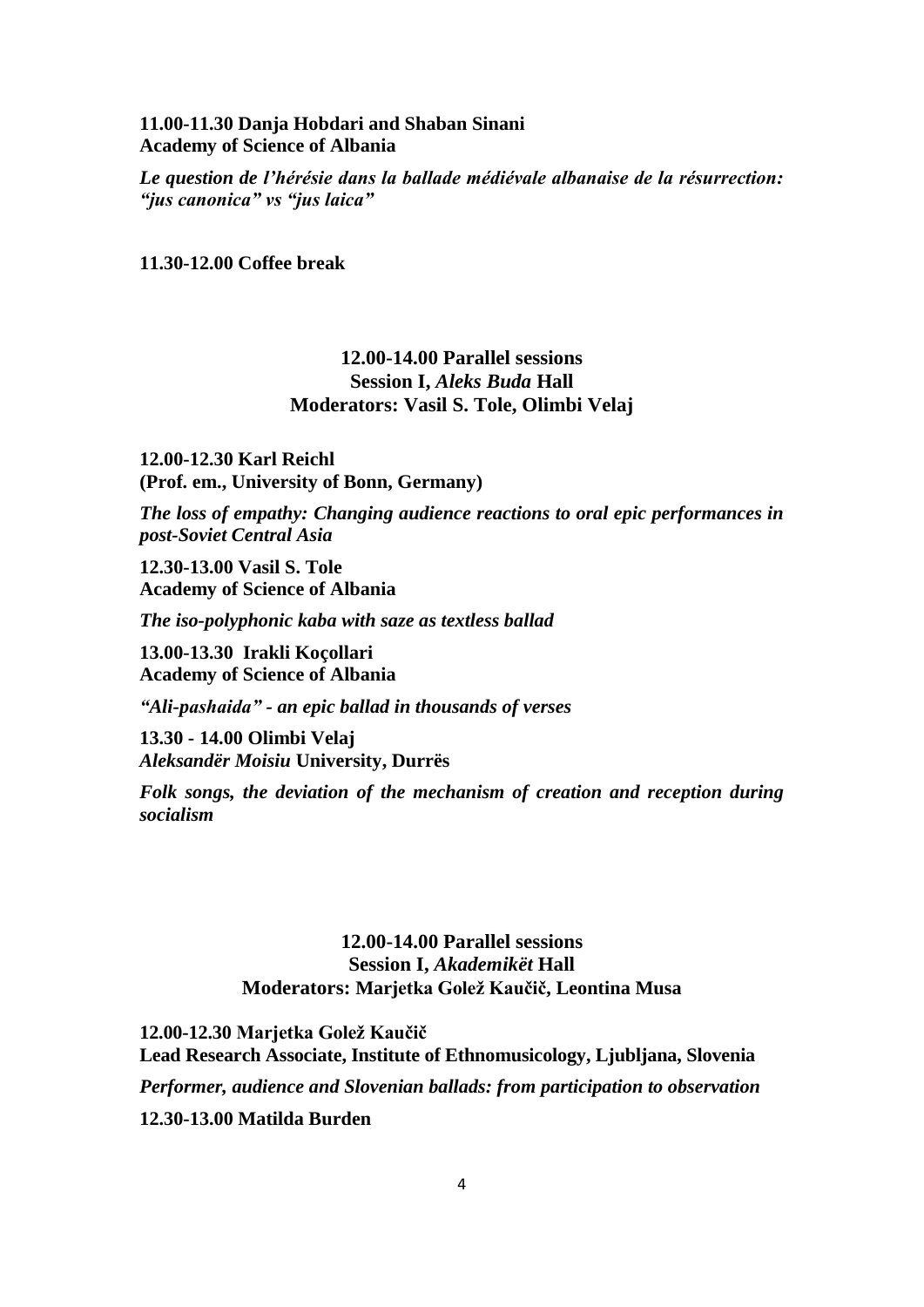**Emeritus Professor and museologist of the Stellenbosch University, South Africa**

*Revived Afrikaans folksongs: audience experiences in a contemporary culture*

**13.00-13.30 Leontina Musa Institut of Albanology, Kosovo**

*Time-space-audience context and the relationship between creators and reproducers*

**13.30-14.00 Arbnora Dushi Research Advisor, Folklore Department, Institut of Albanology, Kosovo** *Audience of the Ballad songs: from handwritten text to digital media*

**Lunch 14.00-15.00**

**15.00 - Travel in Gjirokastra (one break during the travel)**

**18.30- 19.00 - Arrival in Gjirokastra & accommodation**

**19.00 - Regional Folk Festival, (first day)**

**21.00 (or later) - Dinner in Gjirokastra**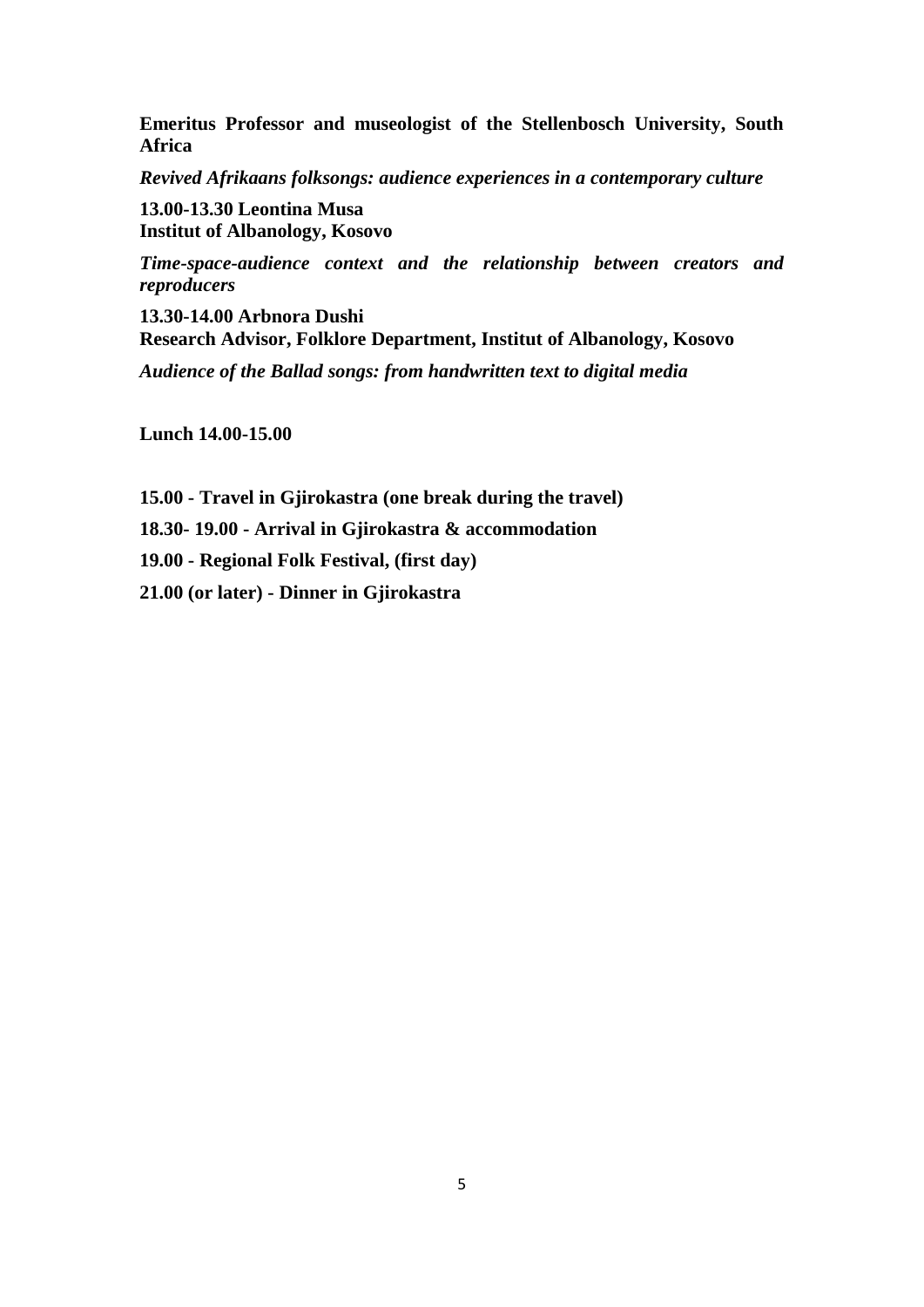### **Saturday, 3 September (Gjirokastra)**

**University of Gjirokastra "Eqerem Çabej"**

**Parallel sesions 9.30-11.00 Session I,** *Mediateka (***second floor) Moderators: David Atkinson**

**9.30-10.00 John D. Niles**

**Professor Emeritus, University of Wisconsin - Madison and University of California, Berkeley**

*A Traditional Singer and His Audiences: Duncan Williamson*

**10.00-10.30 David Atkinson University of Aberdeen**

*Hawkie and his Audiences* 

**10.30-11.00 James Deutsch Smithsonian Center for Folklife and Cultural Heritage/ Washington DC, USA**

*"Oklahoma Knew Him Well": Woody Guthrie, Pretty Boy Floyd and Their Audiences*

> **Parallel sessions 9.30-11.00 Session II, Senate Hall** *(***second floor) Moderators: Éva Guillorel, Marija Klobčar**

**9.30-10.00 Éva Guillorel University of Caen, Normandy**

*Les chansons diffamatoires et leur public dans la France du XVIII<sup>e</sup> siècle / Defamatory songs and their audience in eighteenth-century France*

**10.00-10.30 Rumen István Csörsz Academi of Sciences, Hungary**

*"Oh" and "Hey"! The Secret and Public History of the Rákóczi Song* **(***18th -19th centuries***)**

**10.30-11.00 Marija Klobčar Research Centre of the Slovenian Academy of Sciences and Arts (ZRC SAZU), Institute of Ethnomusicology**

*Performative stories of Two Unlucky Italians and the question of audience*

**11.00-11.30 Coffee break**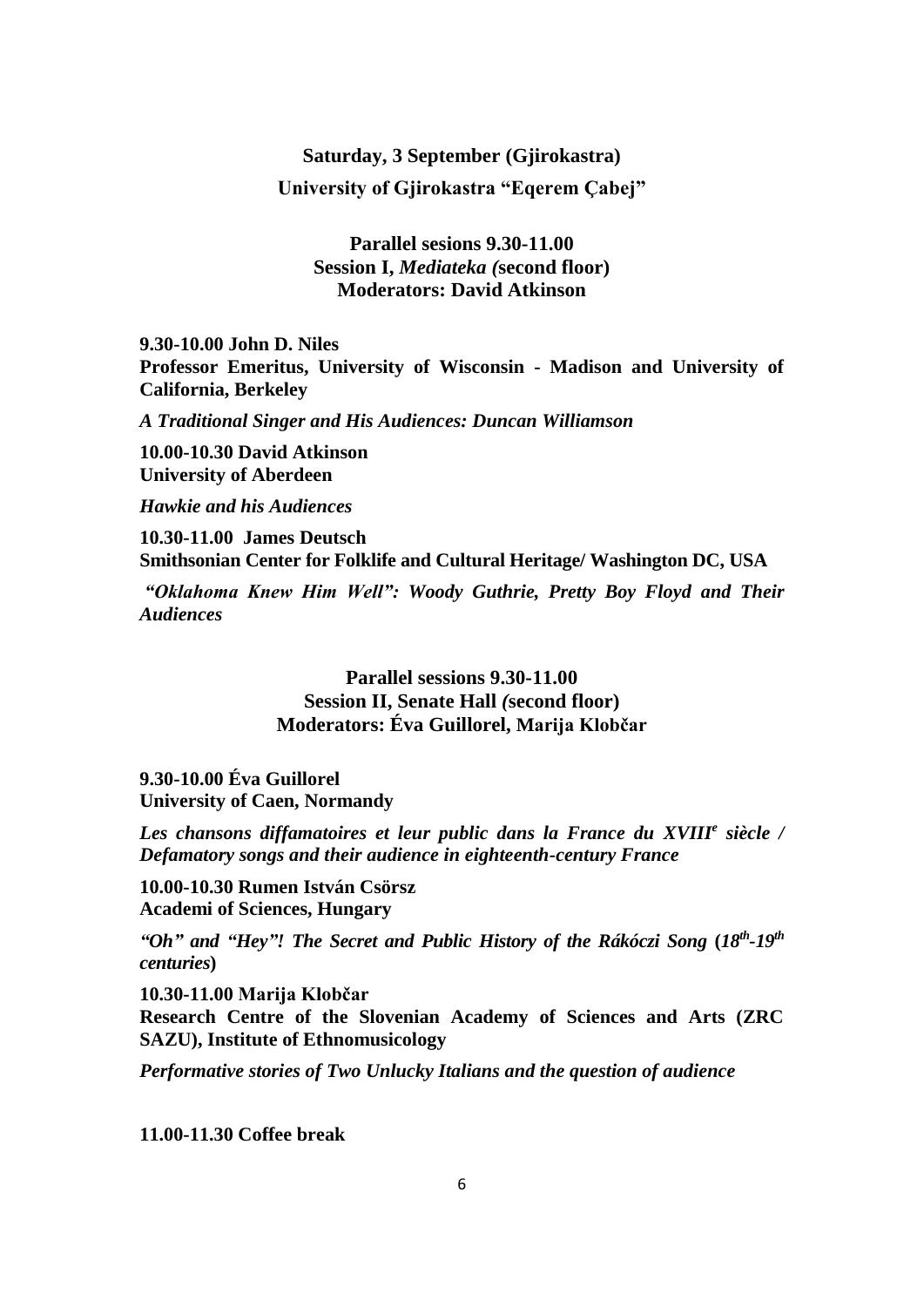## **Parallel sessions 11.30-13.00 Session I,** *Mediateka (***second floor) Moderators: Sabina Ispas, Irakli Koçollari**

**11.30-12.00 Visar Munishi Institute of Albanology, Prishtina, Kosovo**

*The song of "Hasime", audience and context*

**12.00-12.30 Izaim Murtezani Institute of Folklore** *Marko Cepenkov* **- Skopje**

*The Reception of the Albanian Folk Ballad "The War of the Wedding Procession"*

**12.30-13.00 Sabina Ispas Academy of Sciences, Romania**

*Ballad singers from the Danube river bank*

# **Parallel sessions 11.30-13.00 Session II,** *Senate Hall (***second floor) Moderators: Arbnora Dushi, Larysa Lukashenko**

#### **11.30-12.00 Delia Dattilo**

*This new "singing families". Reasons and expectations around an intimate multipart singing*

**12.00-12.30 Larysa Lukashenko Lviv, Ukraine**

*The Carpathian Ballad about Dovbush: Melodic Variants and Performing Interpretations*

**12.30-13.00 Ciara Thompson**

**University of Limerick, Irish World Academy of Music and Dance/ Traditional Song as Cultural Heritage Research Cluster**

*Who is Listening? Irish Traditional Lullabies as a mode of bonding, coping and self-expression for singer-creator-performer, and their listeners*

**Lunch 13.00-15.00**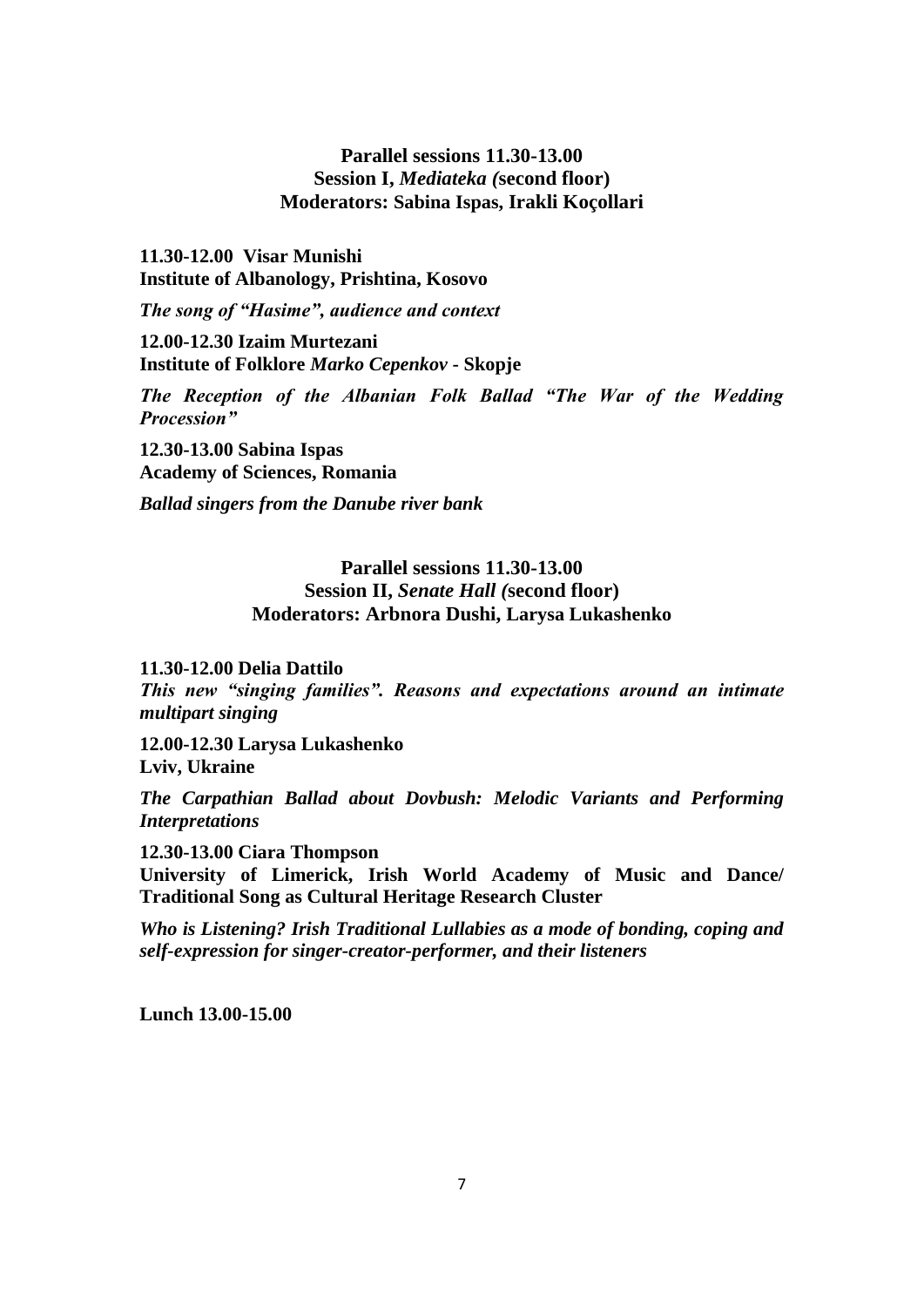## **15.00-16.30 Parallel sessions Session I,** *Mediateka (***second floor) Moderators: Matilda Burden, Ylberza Halili**

**15.00-15.30 30 Astrid Nora Ressem Research Librarian, Music Section, Department for Research, National Library of Norway**

*"Hagbard og Signe", a triple murder in ballads and legends. A search for the invisible audience and the creation of legendary truth*

**15.30-16.00 Liina Saarlo Estonian Folklore Archives, Estonian Literary Museum, Tartu, Estonia**

*When the audience is gone: interpersonal relationships between the singer, the collector and the audience*

**16.00-16.30 Ylberza Halili Institute of Albanology of Kosovo**

*Ballads in the digital age and the role of the internet's audience: Examples from two Albanian ballads*

# **15.00-16.30 Parallel sessions Session II,** *Senate Hall (***second floor) Moderator: James Deutsch**

**15.00-15.30 Valentina Bold**

*Don't mess with my family and, more specifically, don't mess with my mum: James Hogg and the Border Minstrels*

**15.30-16.00 Lidija Stojanović Institute of Folklore** *Marko Cepenkov***, Skopje (North Macedonia)**

*Ballad and Melancholy*

**16.00-16.30 Oksana Mykytenko Institute for Art Studies, Folklore and Ethnology, National Academy of Sciences of Ukraine, Kiev, Ukraine**

*"Oral poetess"* **(***Jelena Shaulich***)** *- the folk mourners*

**16.30-17.00 Coffee break**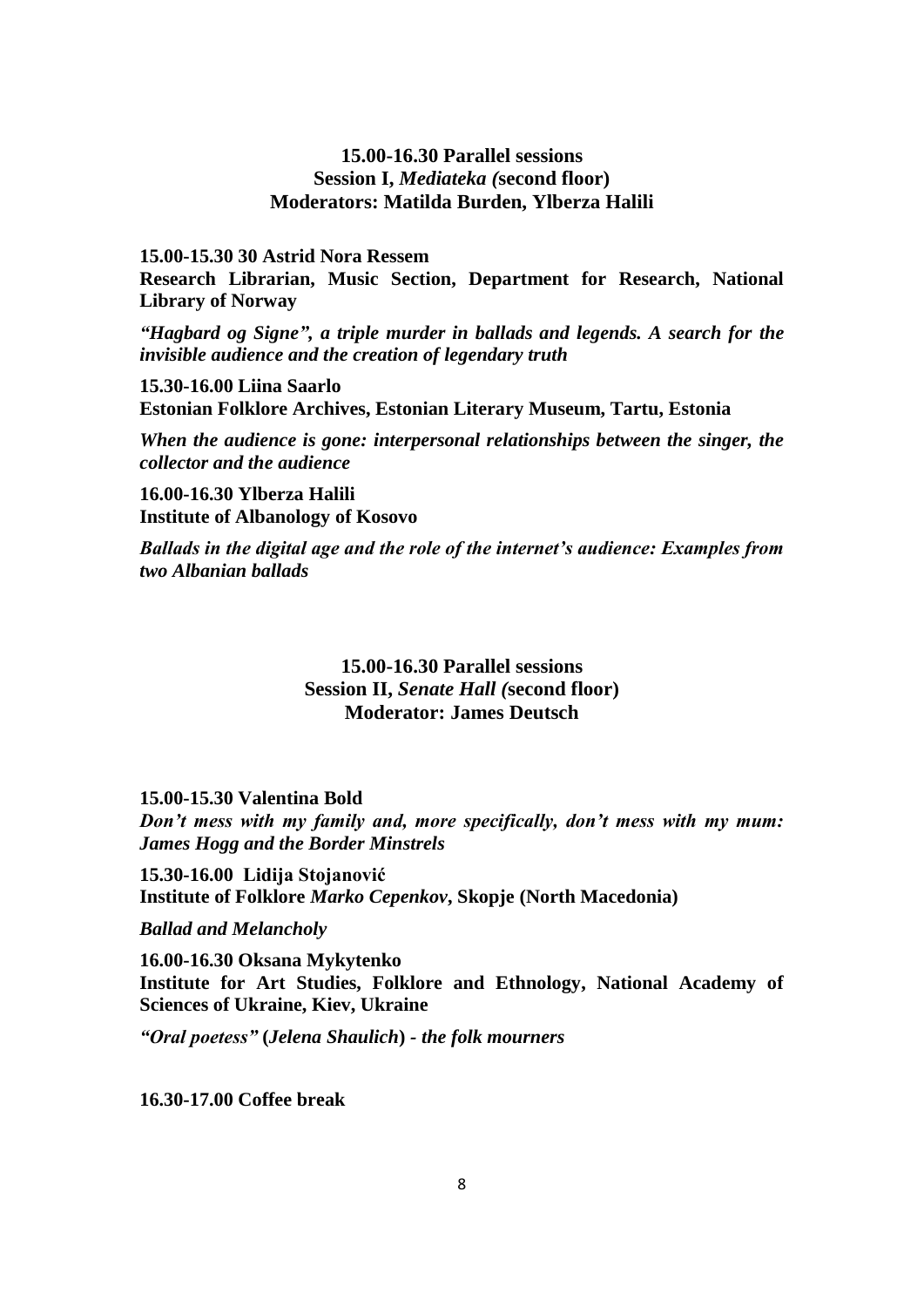# **17.00-18.30 Parallel sessions Session I,** *Mediateka (***second floor) Moderators: Matteo Mandalà, E. Wyn James**

**17.00-17.30 Virion Graçi Academy of Albanian Studies, Albania**

*Contemporary Albanian novel in search of ballads*

**17.30-18.00 Viola Isufaj University of Tirana** 

*Ballads in the modern literature of Ismail Kadare*

**18.00-18.30 E. Wyn James School of Welsh, Cardiff University,Wales**

*The Welsh Literary Ballad of the Twentieth Century: A Macedonian Connection*

> **17.00-18.30 Parallel sessions Session II,** *Senate* **Hall (second floor) Moderators: Nicola Scaldaferri, Ardian Kyçyku**

**17.00-17.30 Ardian Kyçyku University of Arts, Târgu Mureș, Romania**

*The price and role of sacrifice in Balkan life* **-** *interdisciplinary overview between the ballads "Rozafat" and "Master Manol"*

**17.30-18.00 Rigels Halili Centre for East European Studies, University of Warsaw**

*Between geography and motives. Mapping the ballad of immurement in Albania in the 20th century*

**18.00-18.30 Lili Sula University of Tirana**

*The return of the ballad of the brother and sister reacquaintance in the Post-Renaissance period: De Rada's "Rhapsody of an Arbëresh poem"* 

**19.00 - Regional Folk Festival (second day)**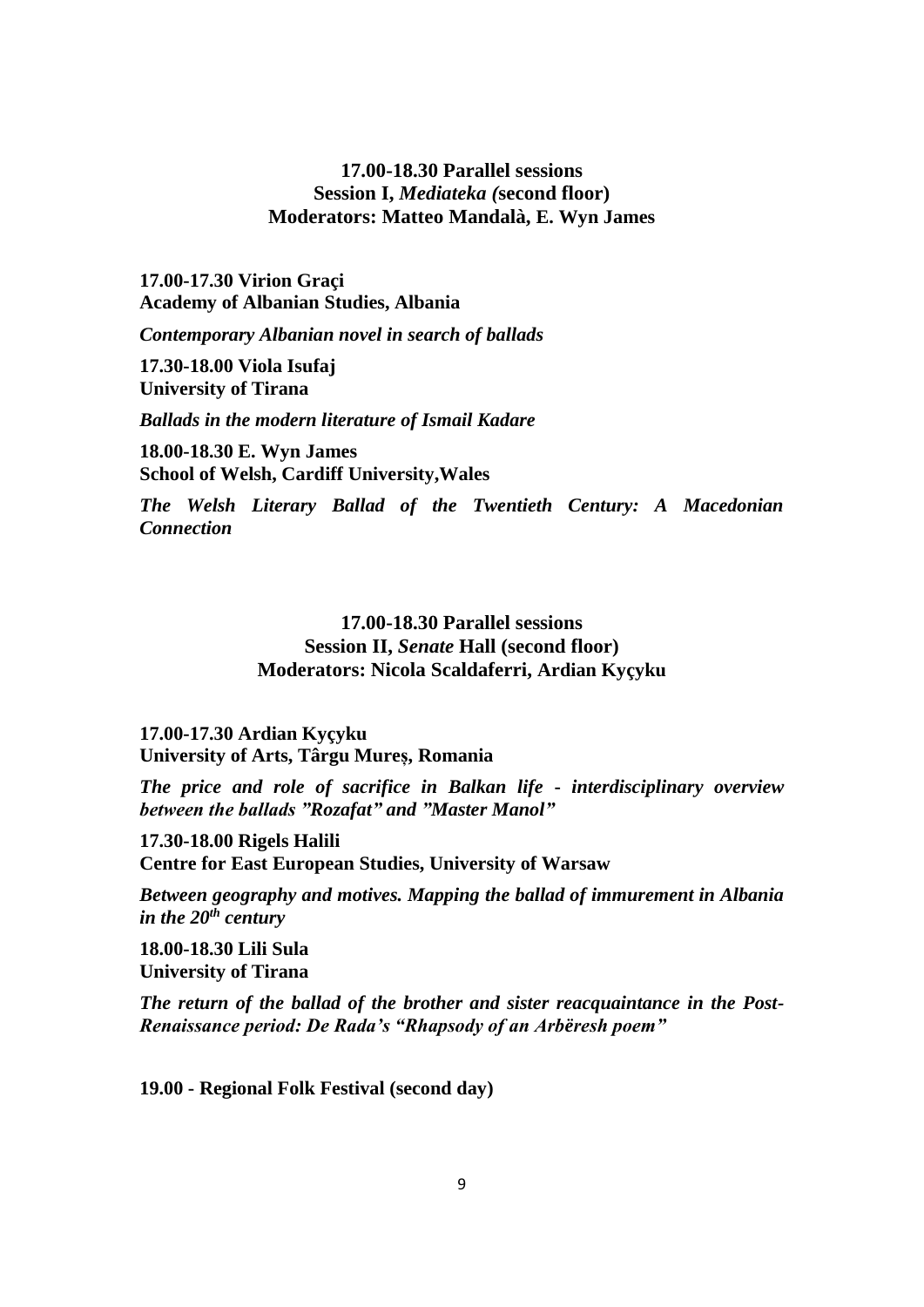### **Sunday, 4 September, excursion in Butrint**

**19.00 - Regional Folk Festival (last day)**

**Monday, 5 September (Gjirokastra)**

**9.30-11.00 Parallel sessions Session I,** *Mediateka (***second floor) Moderators: Rigels Halili, Sara Bell**

**9.30-10.00 Holta Sina-Kilica University of Arts, Tirana**

*Ballad of Tana and "Urë moj e zeza urë" of two voices of women of Toskëria* 

**10.00-10.30 Sara Bell Instructor of Humanities, Vance-Granville Community College, USA**

*The Poetics of Song: Maintaining an Endangered Language in the Stylized Language of Music*

**10.30-11.00 Eero Peltonen The Finnish Folklore Society and The Finnish Rock Art Society**

*The roots of singing: How can the ancient world reveal itself through singing performances of contemporary singers?*

> **9.30-11.00 Parallel sessions Session II,** *Senate Hall* **(second floor) Moderators: Lumnije Kadriu, Anja Morić**

**9.30-10.00 Theang Teron University of Tartu, Department of Estonian and Comparative Folklore**

*The oral verses of the "Karbi" migration memory*

**10.00-10.30 Anja Morić Research Centre of the Slovenian Academy of Sciences and Arts (ZRC SAZU), Institute of Ethnomusicology**

*Nationalistic "battles" about Gottscheer folk songs*

**10.30-11.00 Lumnije Kadriu Institute of Albanology, Kosovo**

*"Besa-besë" - fluidity of song connotation in sub-national context*

**11.00-11.30 Coffee break**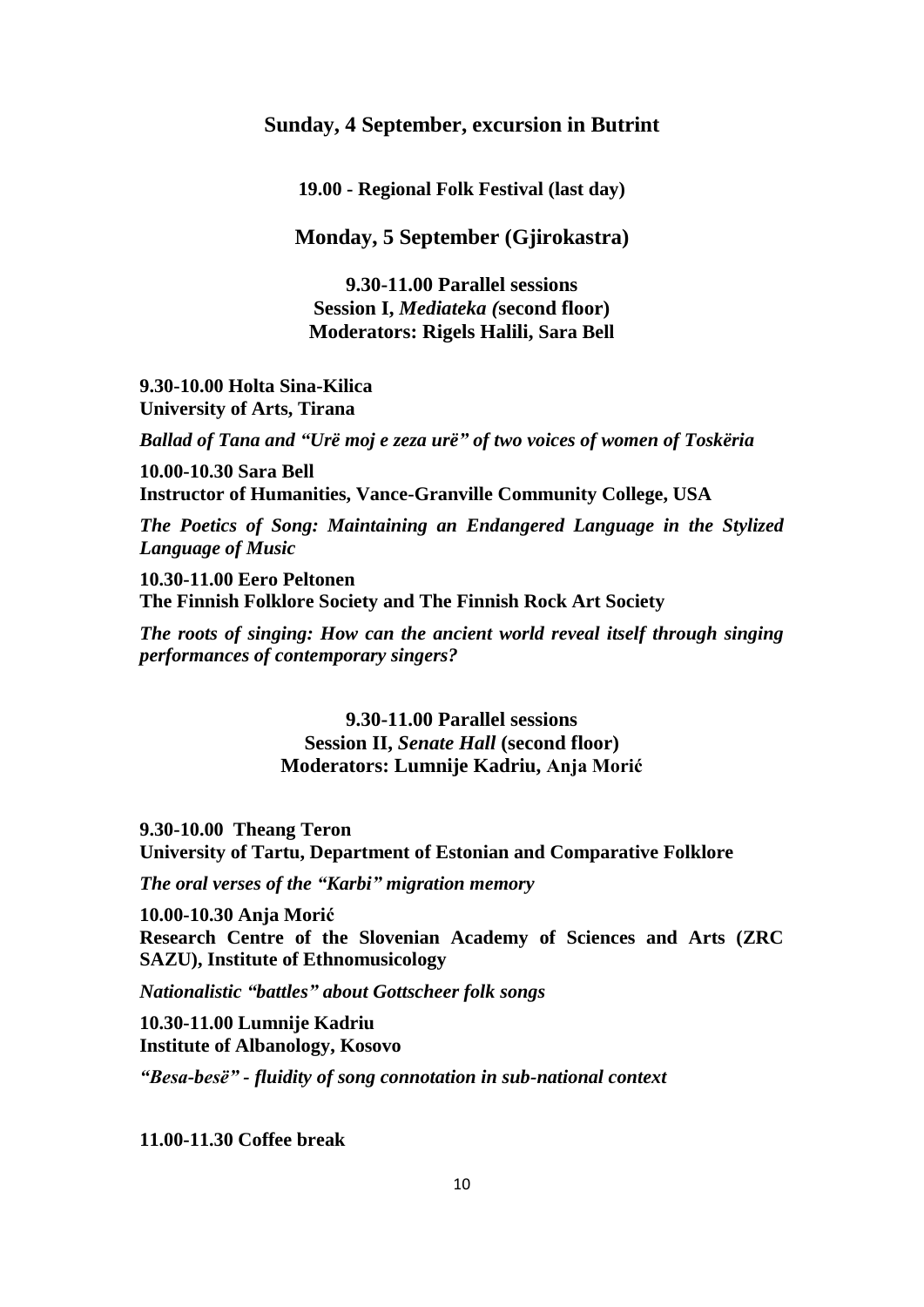## **11.30-13.00 Parallel sessions Session I,** *Mediateka* **(second floor) Moderators: Iryna Dovhaliuk, Albert Doja**

**11.30-12.00 Albert Doja University of Lille**

*Mytho-logical thought and socio-logical organization: For a structural analysis of the morphodinamics of ballads and oral literature in the Balkans*

**12.00-12.30 Iryna Dovhaliuk, Lina Dobryanska Ukraine**

*The beginnings of phonographical recordings of the Ukrainian folk music epic tradition: history, problems, achievements*

**12.30-13.00 Janika Oras Senior researcher, Estonian Folklore Archives of the Estonian Literary Museum, Tartu, Estonia**

*Traditional song in Estonia in the second half of the twentieth century*

**11.30-13.00 Parallel sessions Session II,** *Senate Hall* **(second floor) Moderators: Kati Kallio, Jonathan Roper**

**11.30-12.00 Maciej Janicki & Kati Kallio** *Oral audiences of printed works*

**12.00- 12.30 Jonathan Roper University of Tartu, Estonia**

*The Old World and the New*

**12.30- 13.00 Bubulinë Syla Institute of Albanology in Prishtina**

*One folk song, the creator, motif and audience. The Case of the folk song "Diell e Hanë" (Sun and Moon)*

**Lunch 13.00-15.00**

## **15.00-17.00 Parallel sessions**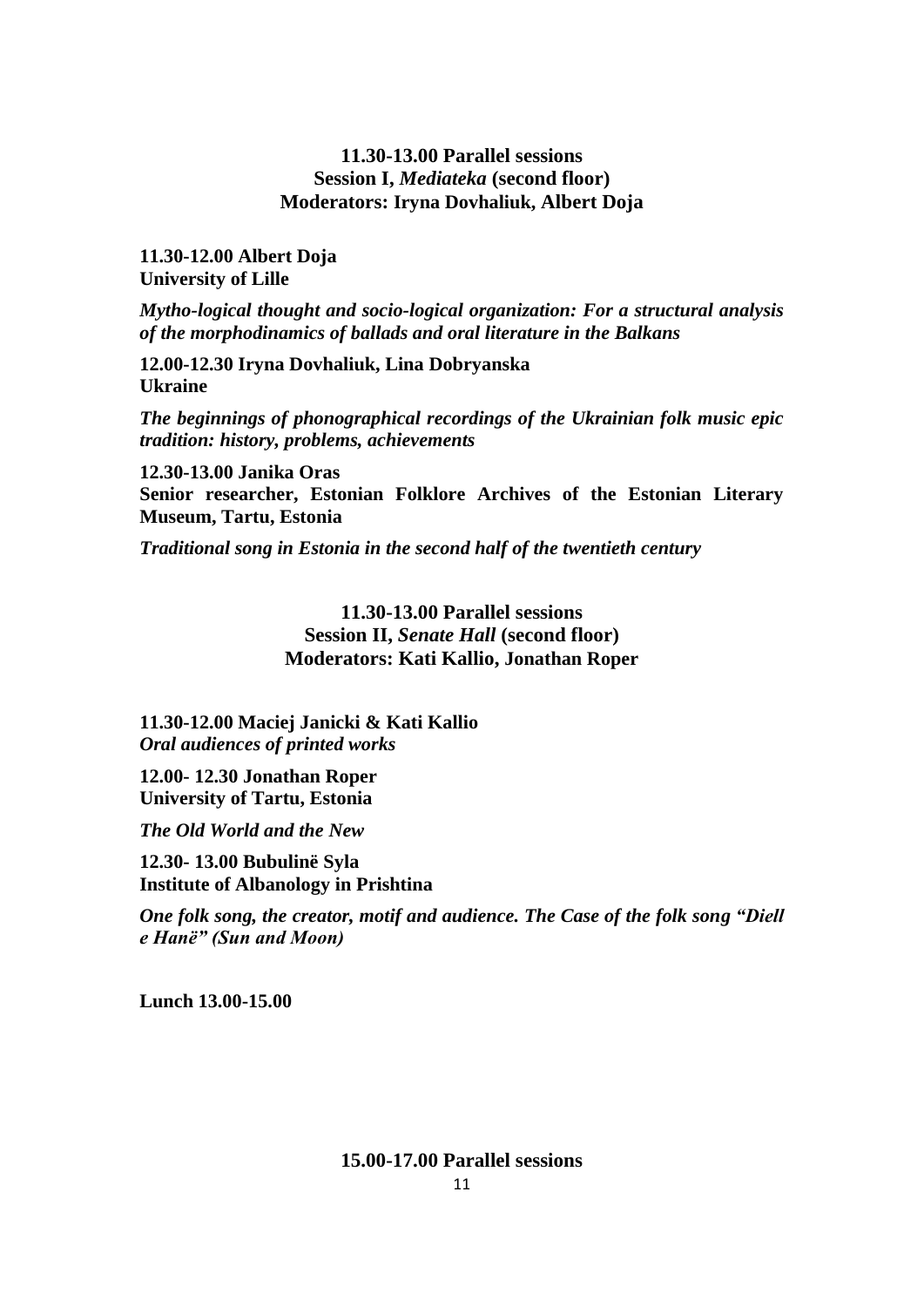## **Session I,** *Mediateka* **(second floor) Moderators: Aristotel Spiro, Luan Rama**

**15.00-15.30 Aristotel Spiro University of Tirana**

*The linguistic wanderings and philological "sorrows" of Constantin's sister: a Greek-Albanian-Italian journey of the ballad of the "dead brother"*

**15.30-16.00 Luan Rama**

*La chanson de Constantin et le pays de la légende à la lumière du document de Trebizonte du Xe siècle*

**16.00-16.30 Blerina Suta University of Napoli**

*La ballade de besa et les plans isotopiques de la narration de Kadaré*

**15.00-16.30 Parallel sessions Session II,** *Senate Hall* **(second floor) Moderator: Thomas McKean**

**15.00-15.30 Drita Isufaj** *Aleksandër Moisiu* **University, Durrës**

*The apple eroticism in the Albanian folk lyric and folk tales*

**15.30-16.00 Mariglena Meminaj University** *Ismail Qemali***, Vlorë**

*Metamorphosis in the medieval Albanian ballads fund*

**16.00-16.30 Thomas McKean Elphinstone Institute Director, Aberdeen University**

*'He's no gypsy': Whose Meaning is it Anyway?*

**16.30-17.00 Coffee break**

#### **17.00-18.30 Parallel sessions**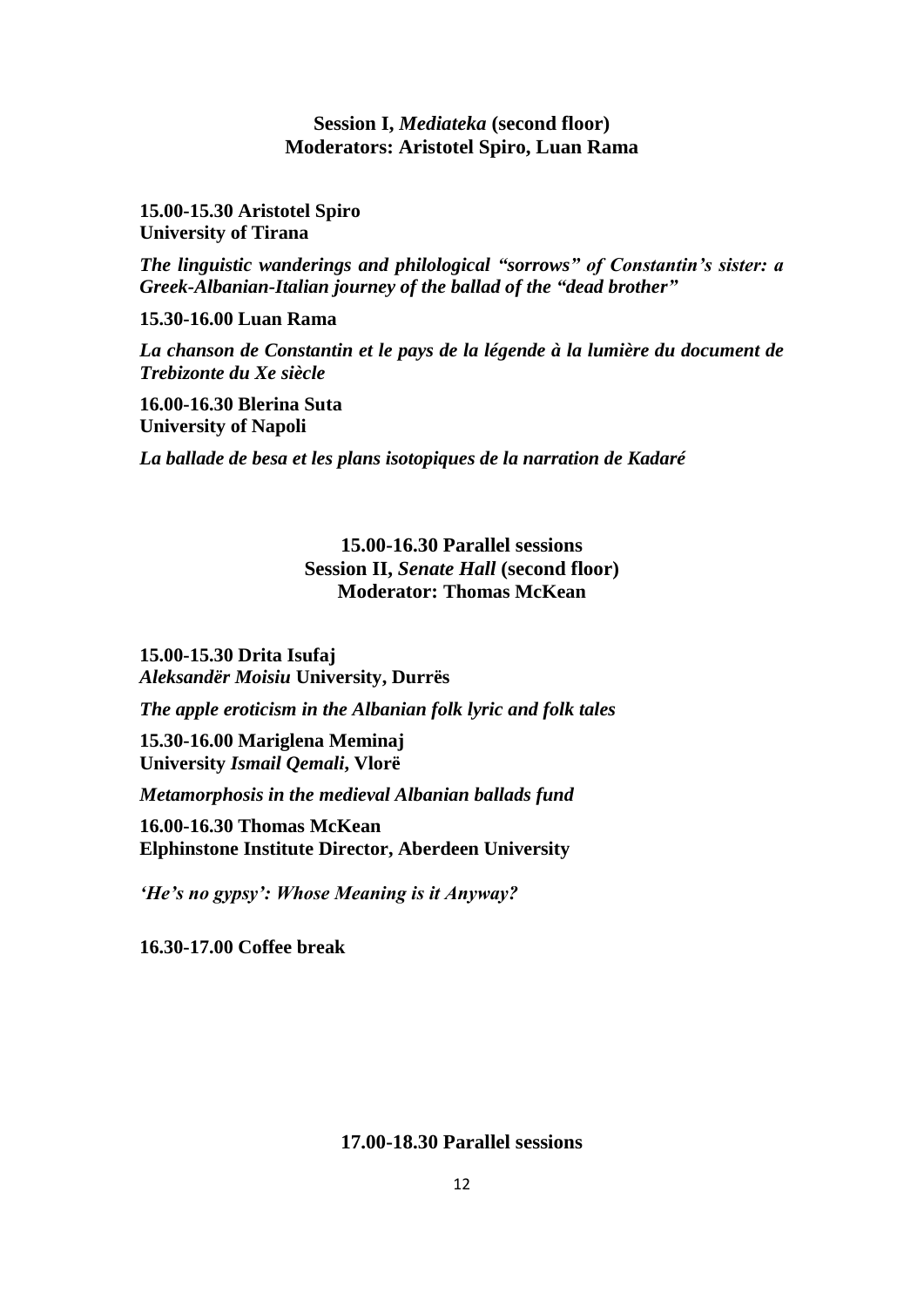## **Session I,** *Mediateka* **(second floor) Moderator: Zymer Ujkan Neziri**

**17.00-17.30 Christopher Tushaj** *"Kângë Kreshnikesh", The Epic Revival of the Albanian Highland Epos*

**17.30-18.00 Zymer Ujkan Neziri Prishtina, Kosova**

*Ballad Elements in the Legendary Albanian Heroic Epic: Motives for Acknowledgment in the Epic of Kreshniks*

**18.00-18.30 Nicola Scaldaferri University of Milan**

*New Perspectives in the Study of Albanian Epic Song: from Voice to Body*

**17.00-18.30 Parallel sessions Session II,** *Senate Hall* **(second floor) Moderator: Taive Särg, Blerina Suta**

**17.00-17.30 Albana Velianj Academy of Science of Albania**

*A Ballad without an Audience: the Motif of the Unlucky Girl in an Unknown Albanian Ballad*

**17.30-18.00 Suzana Varvarica-Kuka University of Arts, Albania**

*The perception on the opus of knights through the language of visual images*

**18.00-18.30 Keiko Wells**

**Ritsumeikan University, Kyoto, Japan**

*The Lovers of Buddhist Ballad Narrative, Oguri Hangan: A Glimpse at How the Audience Have Perceived Them since Japanese Medieval Era to the Present*

**18.30-19.30 - KfV business meeting, next conference discussion and other issues. Resume for the fiftieth KfV conference. Acknowledgments & memory. The official closing of the conference.**

**20.00 - Dinner**